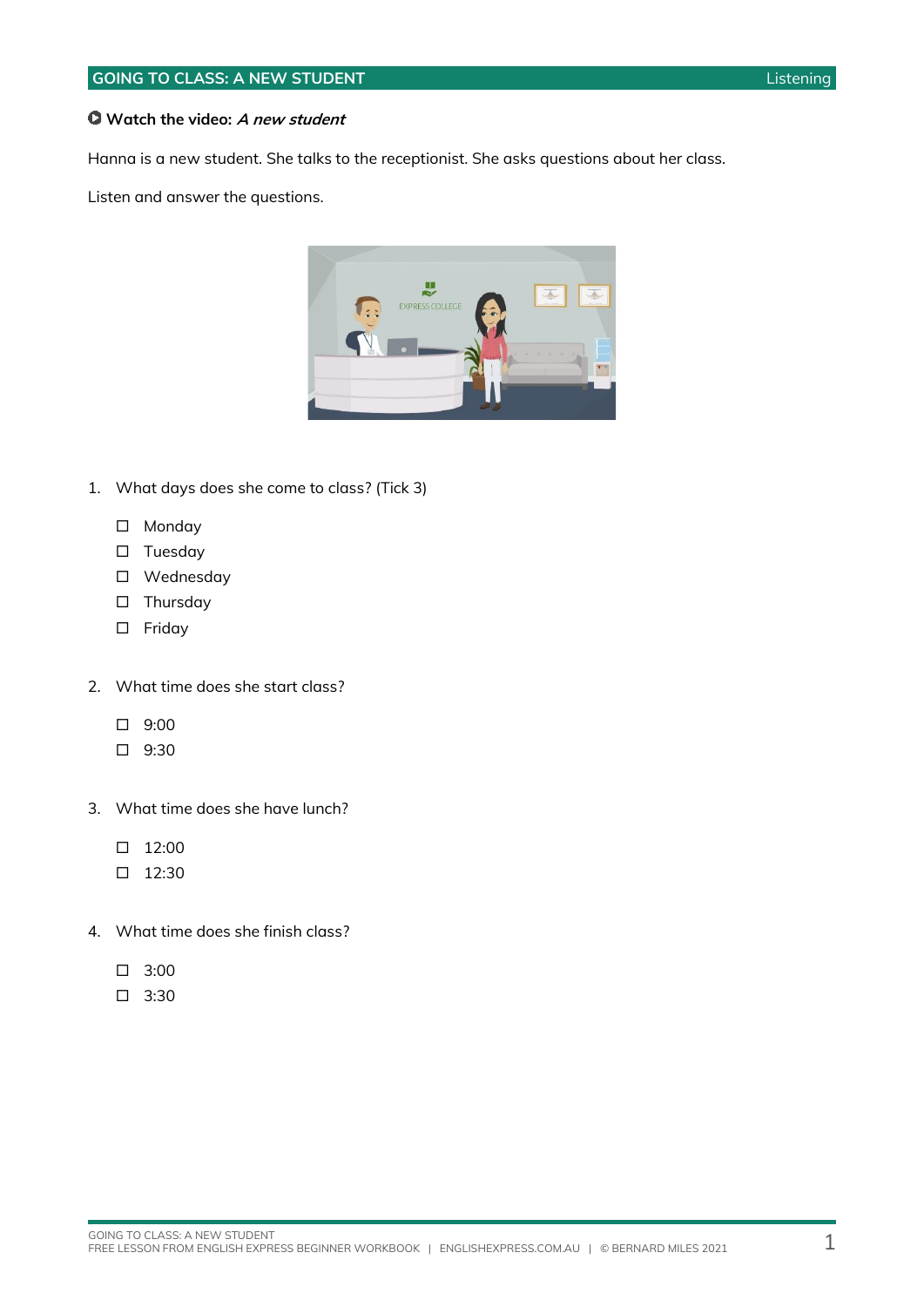### **GOING TO CLASS: A NEW STUDENT Reading and speaking**

### **Read it aloud.**

- Hanna is a new student.
- She talks to the receptionist.
- She asks questions about her class.





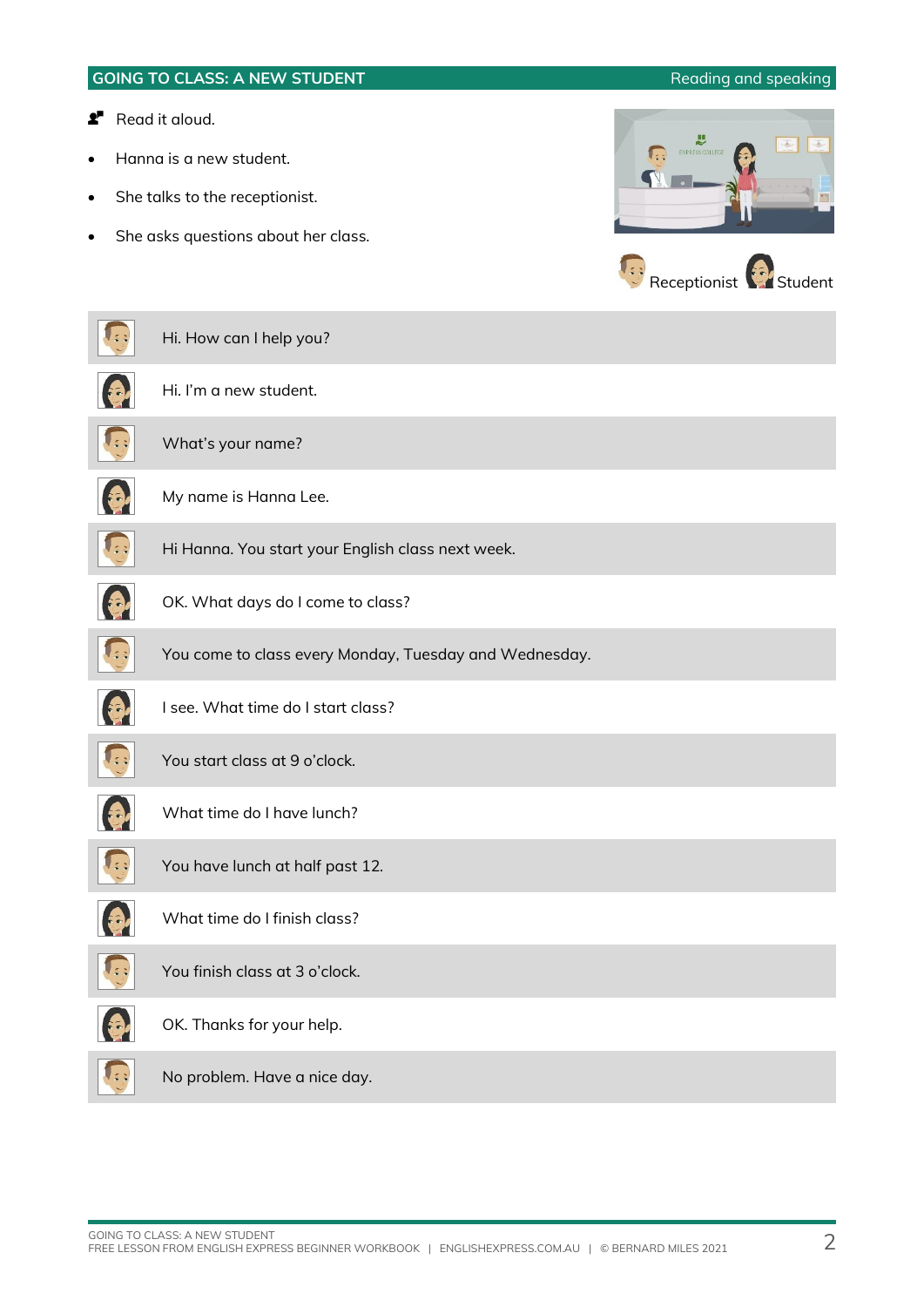## **Videos**

Video links for this resource available at: **[englishexpress.com.au/bw](https://www.englishexpress.com.au/bw)**

## **Answer Key and Guide**

### **Listening**

#### **Answers**

- **1. Monday; Tuesday; Wednesday**
- **2. 9:00**
- **3. 12:30**
- **4. 3:00**

### **Teacher notes**

**There are two versions of the video: one with captions and one without captions. Use the video without** captions to focus on listening skills.

#### **Reading and speaking**

#### **Teacher notes**

▪A full transcript of the dialogue is presented. Students can role-play the scenario and read it aloud.

### **Extra ideas**

- Focus on pronunciation: difficult sounds, linking, stress, intonation.
- Focus on useful words and phrases. Examples: *How can I help you? I see. Thanks for your help. Have a nice day.*
- ▪Cut up the dialogue. Students put it in order.